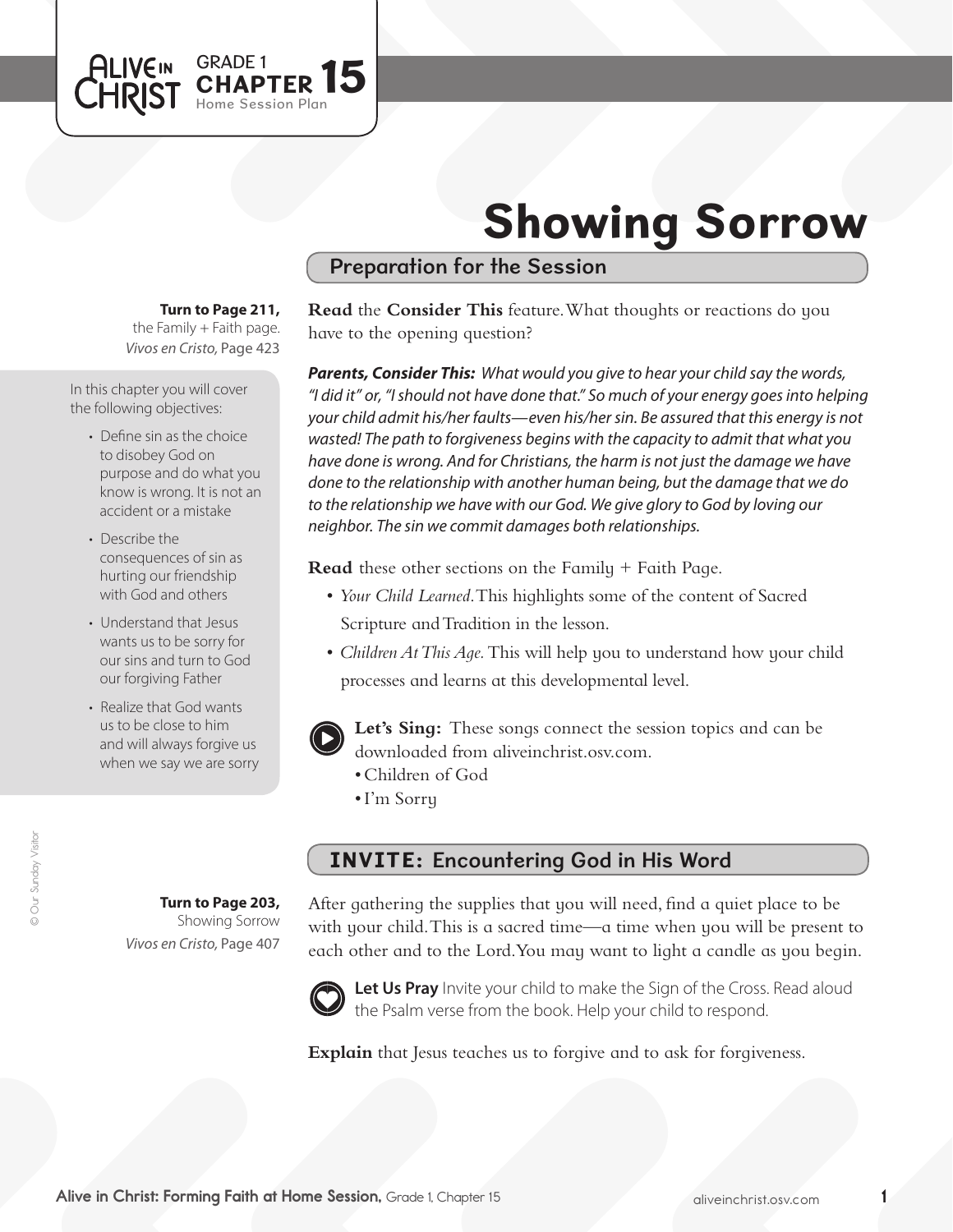*Say:* Jesus teaches us how important it is to forgive and to say "I'm sorry." Listen to how many times Jesus says we need to forgive someone.

**Guide** your child through the Preparing for God's Word Ritual you learned in the Introduction Session or play Track 1 of the Songs of Scripture CD.

- Proclaim God's Word in the Parchment Paper box on the page.
- Maintain several moments of silence.
- Ask: What did you hear God say to you today?

**Invite** your child to respond and also share what you heard.

Now, look at the *What Do You Wonder?* box.

*Say:* Jesus taught us that forgiveness is what we need to do all the time. We should not count how often we forgive others.

**Invite** your child to respond to the questions. Ask what else they might wonder about asking for forgiveness and forgiving others.

## DISCOVER: Learning God's Truth

**Turn to Page 204,** Obeying God *Vivos en Cristo,* Page 409 **Read** aloud the first paragraph.

**Hold** up an index card with the Catholic FaithWord **sin** on it. Read the definition.Tell your child that every time you sin, you disobey God.

**Read** aloud the last two paragraphs.



**Have** your child complete the gold-star activity.

*Ask:*When can it feel hard to obey God? How can you make right choices?

**Give** an example of a time when your child did something wrong that was truly an accident. Ask him/her to give you an example of something he/she did that was an accident, as well.

**Reassure** your child that God forgives us when we are sorry and promise to do better.

#### **Turn to Page 205,**  Being Sorry *Vivos en Cristo,* Page 411

**Proclaim** "The Forgiving Father."

**Ask** your child to retell the story in their own words by asking him/her what happened in the beginning, middle, and end of the story.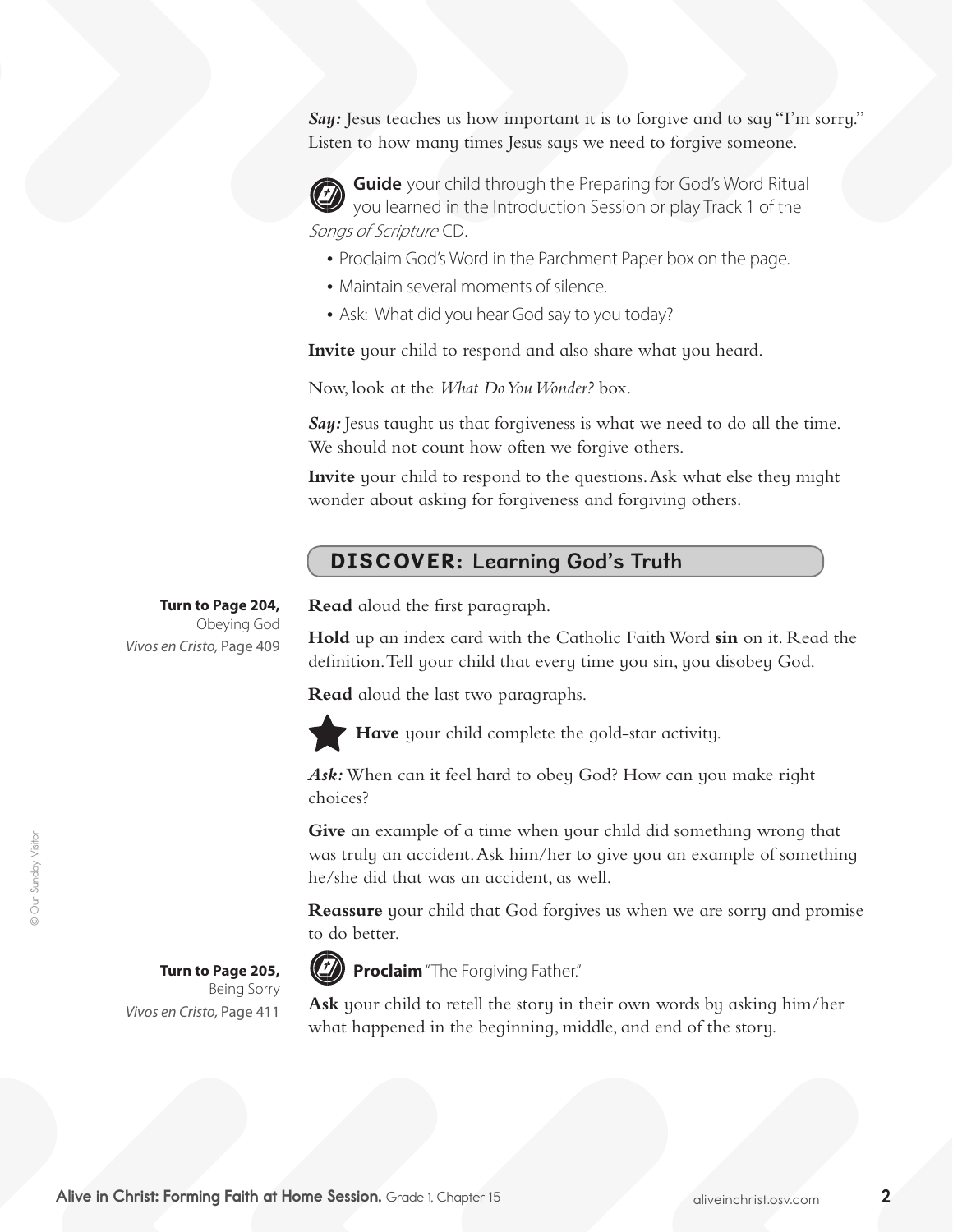Ask: Who asks for forgiveness in the story? (the younger brother) How does the father react? (he forgives his son, he throws a party for his son, he hugs his son)

**Explain** that when we sin, God wants us to ask for forgiveness like the younger son in the story.When we are sorry and ask for forgiveness, God will always forgive us, just like the father in the story.

**Tell** your child a story about something you did wrong as a child and the forgiveness that someone offered you. Forgiveness is a great sign of someone's love for you.

**Read** aloud the text.

**Turn to Page 206,** Ask for Forgiveness *Vivos en Cristo,* Page 413

**Complete** the gold-star activity.

**Explain** to your child that to forgive someone is to let go of our anger about what someone has done.

Ask: How does it feel when you say, "I'm sorry," and are forgiven?

**Tell** your child that saying "I'm sorry" and "I forgive you" go together like two pieces of a puzzle—they mend a friendship, whether the friendship is between two people or between a person and God.

Ask: How does God know if you are sorry for not obeying him?

Point out the picture. Ask your child to tell you what she/he sees in the picture. Discuss what might be happening in the picture.

**Read** aloud the first and second paragraphs.

**Turn to Page 207,** Make Things Better *Vivos en Cristo,* Page 415



**Read** aloud the directions for the Connect Your Faith activity. Direct your child to complete the task.

*Parents, Consider This: God's forgiveness is an overwhelming gift. It is a humbling experience to stand guilty and yet trust in a love so unconditional that it will offer you pardon and peace. Here is the problem: we can cross the line and start to think that we can do whatever we want because we will always be forgiven. In a human relationship, we would call that taking advantage of someone, or more accurately, abusive. When you authentically love someone, you want to respond lovingly. God's love is so perfect that he cannot love you more tomorrow than he does today. Our choices are always held in the light of that perfect love.*